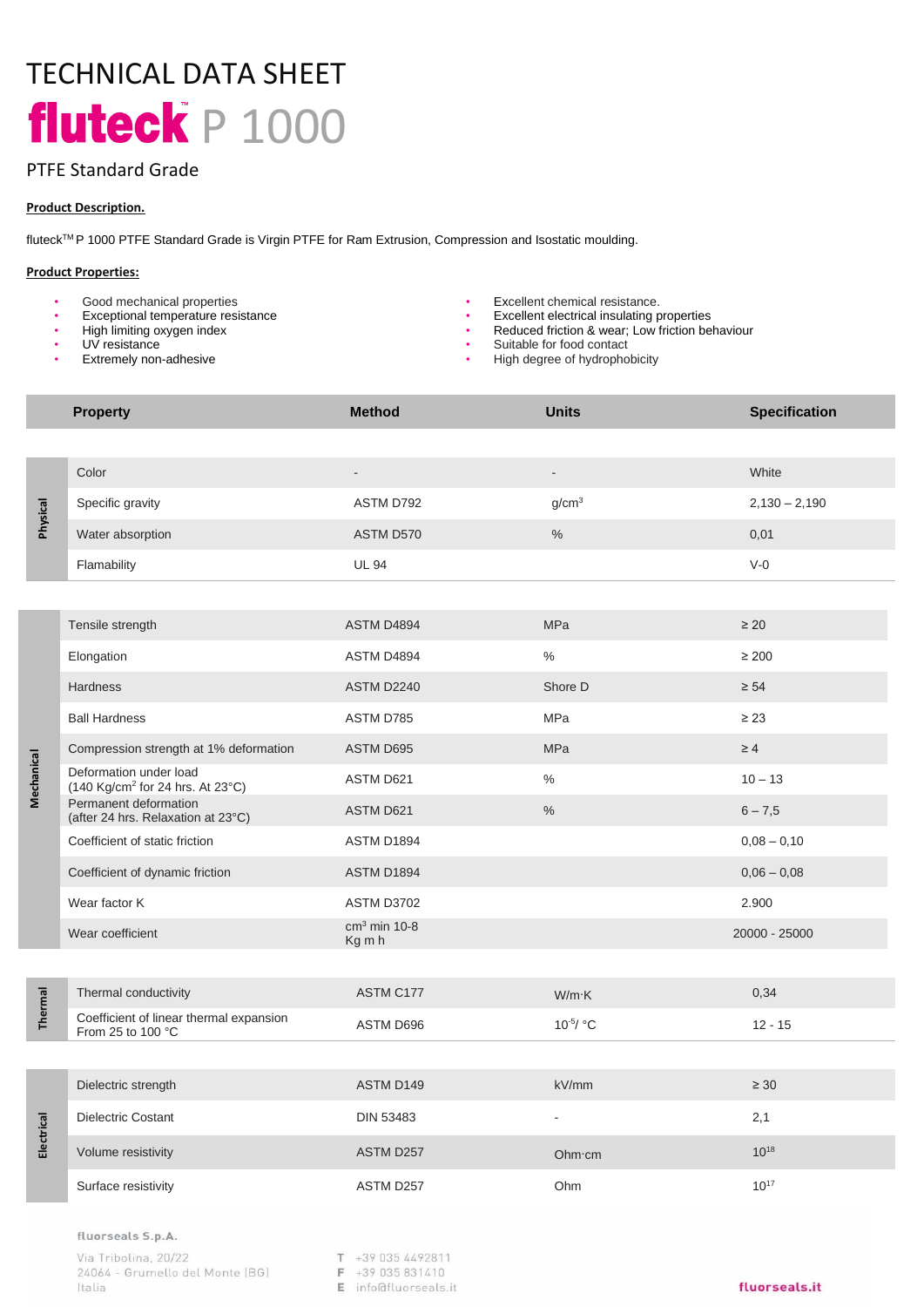# TECHNICAL DATA SHEET fluteck P 1000

# PTFE Standard Grade

## **Typical properties.**

fluteck™P 1000 is a PTFE Standard Grade preferred for parts and components requiring very good mechanical properties.

- fluteck™P 1000 offers an excellent combination of properties typical of the fluoropolymer resins:
- Service Temperature: fluteckTM P 1000 offers excellent resistance to continuous service temperatures working conditions from -100°C (-148°F) up to +250°C (482°F) and, for limited periods, even to higher temperatures; Product's low temperature resistance allows satisfactory performance down to –200°C (-328°F).
- Chemical resistance: fluteck™ P 1000 offers high inertness towards nearly all known chemicals. Only attacked elemental alkali metals, chlorine trifluoride and elemental fluorine at high temperature and pressures might affect properties.
- Solvents resistance:fluteck™P 1000 offers insoluble properties in all solvents up to temperatures as high as 300°C (572°F). Certain highly fluorinated oils only swell and dissolve PTFE at temperatures close to the crystalline melting point.

### **Typical Application.**

fluteck™P 1000 PTFE Standard Grade offers useful properties in various applications such as chemical resistance, thermal stability, cryogenic properties, low coefficient of friction, low surface energy, low dielectric constant, high volume and surface resistivity, and flame resistance. These properties allow the application of fluteck<sup>TM</sup> P 1000 PTFE Standard Grade in several fields such as Chemical, Electrical and Electronic, Petrochemical, Automotive, Mechanical, Medical, Aeronautics, Semiconductor and Food industry.

### **Statement on suitability for contact with foodstuff.**

FDA Approved US Regulation

• Code of Federal regulation 21 CFR Ch.1; section177.1550Perfluorocarbon Resins of the Food and Drug Administration/US.

EU Regulation

• EU 1935/2004 - 10/2011 on plastic materials and articles to come in contact with food.

3A Sanitary Standard procedure No. 20-27

• Report No. ENB029710P-1

## ▪ **NSF International, NSF/ANSI 61 Drinking Water System Components - Health Effects, Joining and Sealing Materials;**

• This product is also evaluated for use in Mechanical Plumbing Device applications with a maximum use restriction of 10.0 sq. in./L.

- Certified for a maximum surface area to volume of 10 sq. in./L.
- Commercial hot: 180° F/82° C **File reference: A-00318849**

### ▪ **Certificate of sanitary conformity (ACS)**

Migration tests performed according to the standard XP P 41-250 S/V tested rateo 3 cm<sup>2</sup>/L Test date: from February 01 to March 23, 2016 **File reference: 16 MAT NY 199**

### ▪ **KTW (Kunststoffe und Trinkwasser).**

The samples of this product meet the test criteria of DVGW (Deutsche Vereinigung des Gas - und Wasserfaches) and also the requirements of the KTW, Tests of effect on Water Quality, suitability to the use with hot (up to 85° C) and cold water. **Test report TZW-Az. KA 0119/19 (rel. date 12/04/2019)** 

### **DVGW Arbeitsblatt W 270**

The samples complies with its microbiological requirements. **Test report TZW-Az. MO 198/19 (re. date 21/01/2020)** 

▪ **BS 6920-1: 2000 - WRAS**

The samples of this product meet the test criteria of BS 6920-1: 2000 (specification) and thus do conform with the requirements of the Water Regulations Advisory Scheme (WRAS) Tests of effect on Water Quality, and is suitable for use with hot (up to 85° C) and cold water. **Testing of non metallic materials for use with drinking water (BS 6920: 2000) – test report M 106949A.**

T +39 035 4492811 F +39 035 831410  $F$  info@fluorseals it